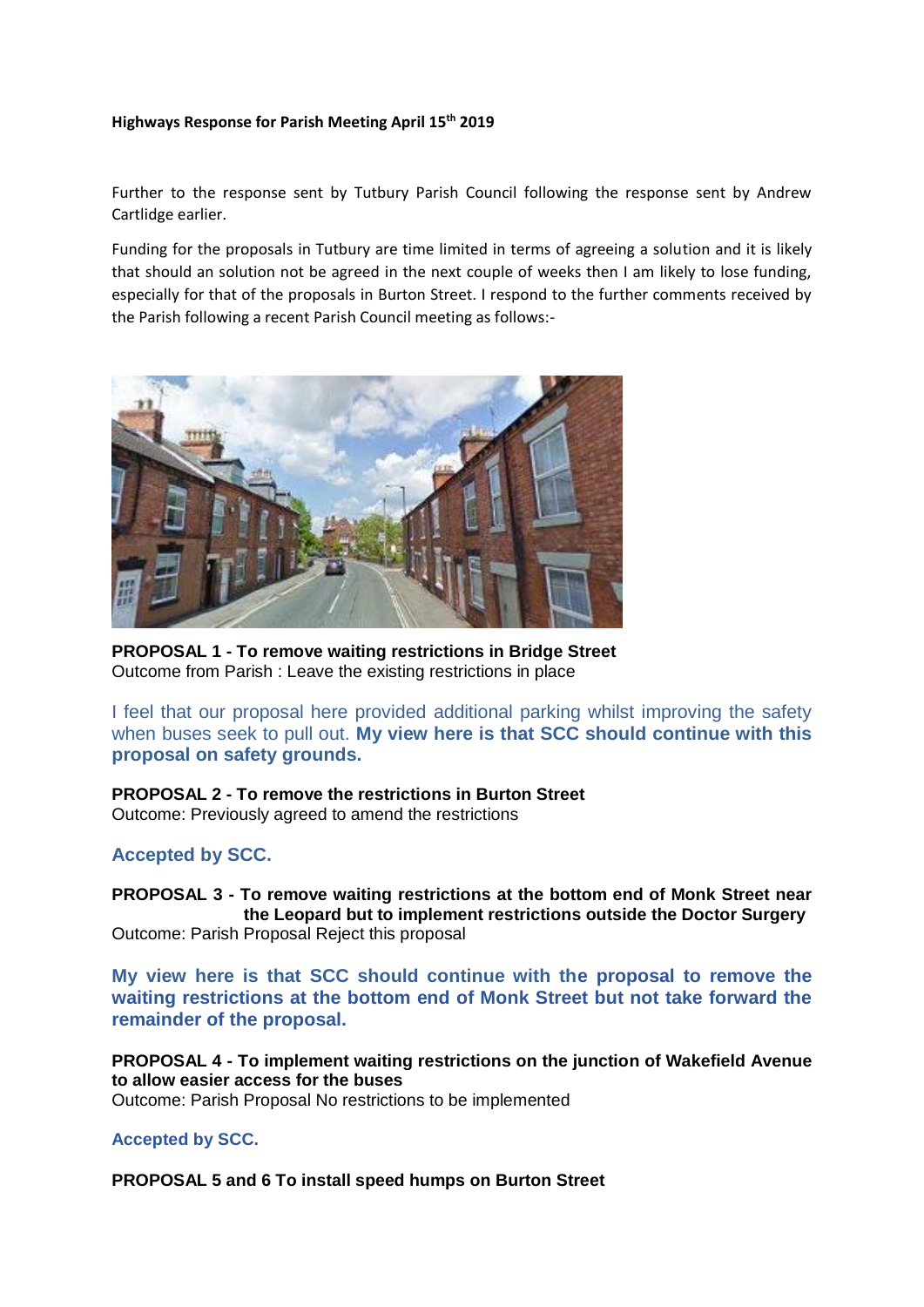Outcome:

- a. The speed on Burton Street to be monitored and Cllr P White agreed
- b. Speed limit reduced to 20mph
- c. Speed Indicator Devices installed
- d. Existing 20 is plenty signs increased in size
- e. Speed at the lower end of Burton Street not being controlled
- f. Review the safety on Burton Street

SCC response – 20mph speed limits need to be self-enforcing, this can be achieved by use of the speed cushions as proposed. This also reduces the speed on the approach to the mini island. Speed indication device signs are advisory only and speed cannot be controlled or enforced. As mentioned earlier SCC have secured funding that will control speed at School times and this therefore improves safety. However, the funding is time constrained and will be lost if the Parish do not agree to my proposal to improve safety.

# **I strongly recommend that the Parish accepts my proposals for Burton Street.**

## **Other concerns issued to the County Council by Tutbury Parish Council for comment:**

#### **RTC on mini-roundabout**

*A parishioner described the car accident that occurred outside the Posit Office, the parishioner claimed that the incident was recorded on her CCTV. A car was thought to been speeding down Burton Street and failed to stop at the mini-roundabout, A car was crossing the mini-roundabout from High Street to Ludgate Street and was hit, resulting in a collision into the Post Office. The car coming down Burton street carried onto into Duke Street. The post office wall and window are damaged. The parishioner asked the Parish Council to support the traffic calming measures proposed in Burton Street.*

#### **Public suggestions not necessarily representative of the council**

#### **Mini-roundabout issues:**

*A resident commented, he worked for Leics highways stating that the mini-roundabout was not well signposted. The driver coming down Burton Street was not local and not familiar with the road layout. The parishioner suggested the roundabout needs relining as the give way lines are worn away in places and the roundabout is not raised.*

#### 1. To reline the existing roundabout.

Duke Street, High Street, Burton Street & Ludgate Street legs could all have their road markings refreshed, this can be delivered at the same time as the current proposals for the installation of speed humps on Burton Street for minimal additional cost.

#### 2. To consider the roundabout being raised

Currently a mini-roundabout, which means the dimensions are limited to:

- i. Islands width maximum 4000mm
- ii. Raised centre maximum 100mm
- iii. Edge upstand maximum 6mm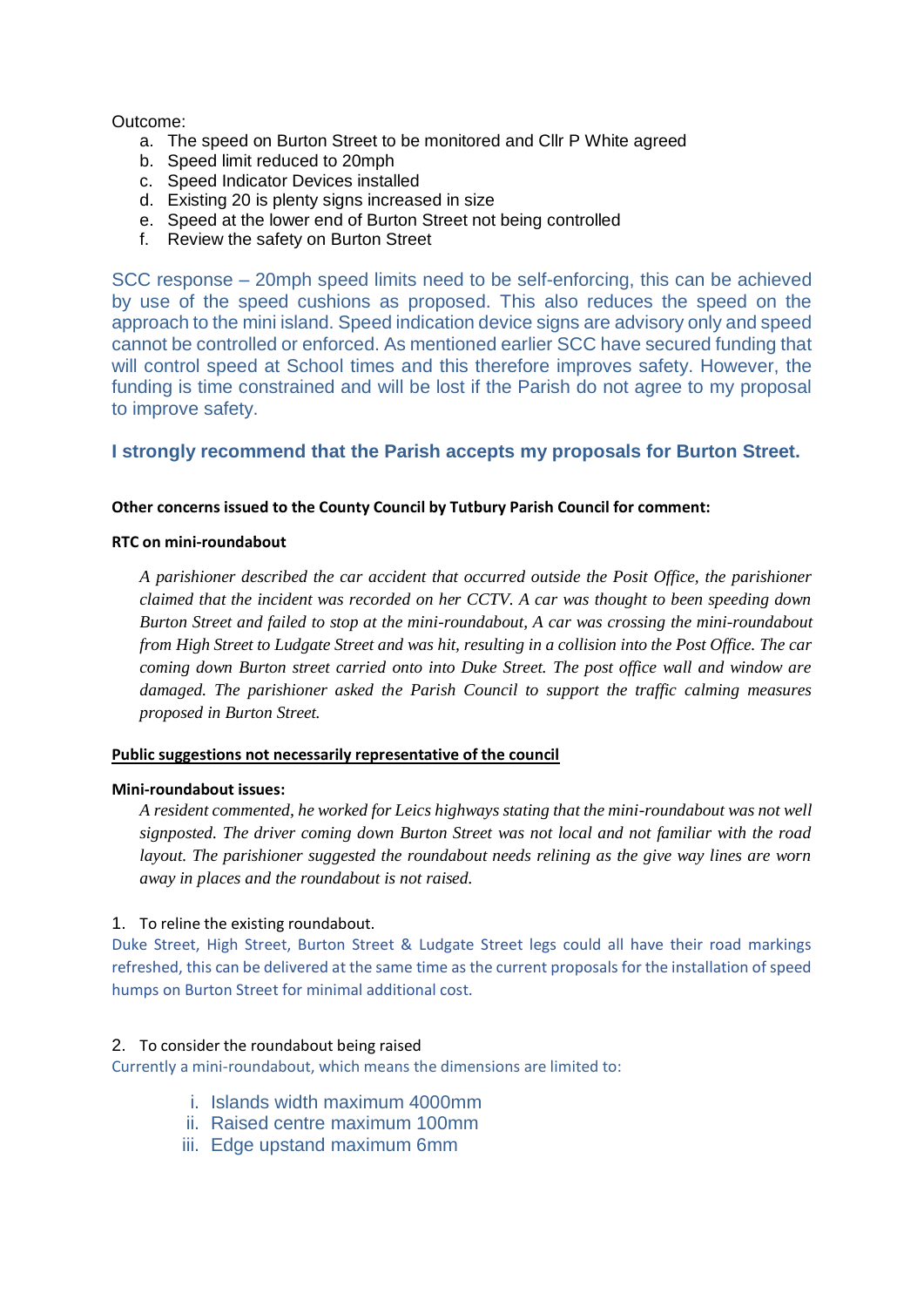

SCC could consider this proposal in conjunction with delivering the speed cushions on Burton Street. In this way this answers the Parish Council concerns that the lower end of Burton Street has not been considered. As you may recall this area was originally outside the scope of this scheme.

### 3. To consider STOP signs rather than give way

*It was noted that drivers do not always stop at the roundabout and a suggestion to change the sign to a STOP sign might be better like in Horninglow on the junction near the Red Lion pub that was once there.*

- a. Burton Street, towards Duke Street is the only arm with give way markings
- b. A mini-roundabout design does not permit the use of a solid stop line and associated stop sign
- c. Stop signs require the approval of the DfT to agree and implement. It is however unlikely that the DfT would agree to Stop signs at a mini island as speeds and visibility here is relatively good.

SCC proposal is not to progress this option.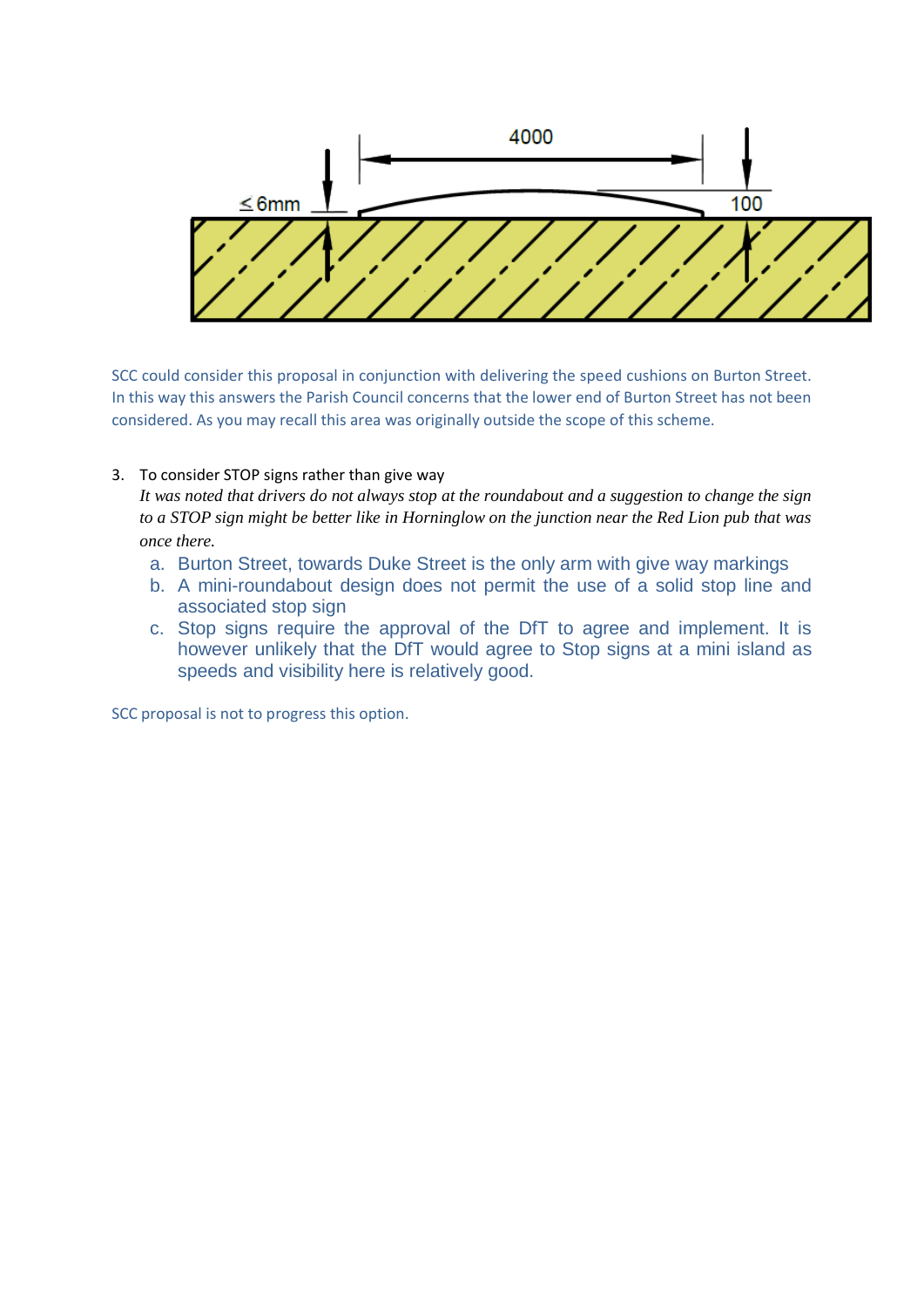

### 4. To consider improving the signage approaching the island

The Issue here is what is permitted within the regulations for mini islands, it is also witnessed that parked vehicles block visibility on the approaches and add to the issues here.. The visibility lines as shown in diagram above should apply here but in order to comply will require additional double yellow lines, especially in Duke Street adjacent to the Post Office. Often vehicles exiting Duke Street are on the wrong side of the centre line due to parked cars meaning vehicles leaving the island meet vehicles on the wrong side of the road. SCC would recommend removal of Parking in Duke Street but accept this will affect the businesses here.

#### 5. To consider an alternative to a roundabout like hatched lines

This would create a priority issue and result in traffic waiting at give way lines at the side roads, which would most likely be High Street and Ludgate Street, as you may recall this was how the junction was prior to the mini island motorists will have difficulty exiting the side roads and the likelihood is that this will lead to an increase in accidents as vehicles struggle to know who has right of way. Having a mini island gives drivers a protocol to follow in terms of giving way to traffic from the right.

#### 6. To consider rumble lines approaching the roundabout

*A resident suggested rumble strips to alert drivers that they were approaching a roundabout* Rumble strips are not a preferred method of traffic calming and need to be 100m from the nearest property due to noise, uncomfortable journeys and high maintenance costs.

#### 7. To install a metal barrier or railings near the post office

*.*

*The Postmaster has run the post office for nearly 23 years and in the last 2 and half years his post office has been hit twice. Indicating that there is a shift in driver behaviour. He was also in favour*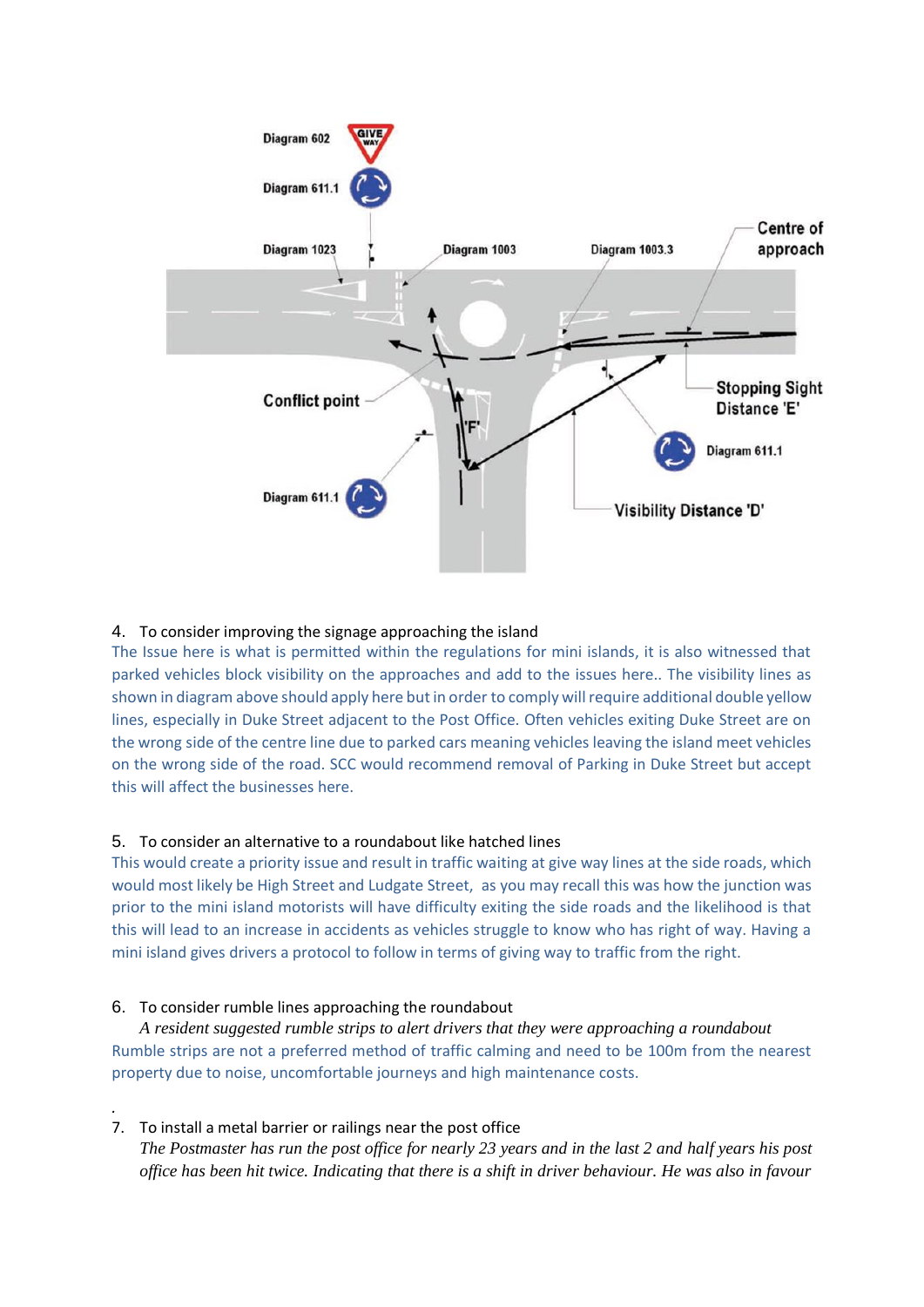*of the traffic calming measures. There are a lot of pedestrians crossing towards his shop and if the accident had been an hour later the school children waiting for bis for De Ferrers bus would have also been at risk. The postmaster requested that a thin metal barrier or metal railing should be erected on the pavement edge to protect the pedestrians if this happening again.*

- a. The footway outside the post office (Ludgate Street into Duke Street) appears to be narrow and if railing was installed at the required setback from the kerb face, minimum widths may not be achievable
- b. Over running may be an issue when large vehicles exit Ludgate Street, resulting in constant damage to any railings
- c. Pedestrians are likely to be trapped between the post office wall and the barrier in the event of a vehicle hitting the barriers.
- d. Visibility will be greatly reduced.

#### 8. Widen the pavement in front of the post office

*Concern was raised that the pavement was narrow in that area and barriers might impede disabled access. The pavement would need to be widened*

This depends on the current width of the carriageway where the mini-roundabout is, as the minimum ICD is 12m where the island is 4m. Reducing the island size and increasing footways will make the island difficult for some vehicles to use and may lead to increased accidents. I think the accidents here need to be put into context. According to our records there have been no Police reported accidents over the last 5 years, although this does not take into account accidents where the Police may not have been called, these however would be classed as slights.



#### 9. Road Humps

*Parishioners noted that speed humps were in the neighbouring villages of Rolleston, Stretton and Hilton and that Tutbury could benefit from them, especially where there is a steep hill causing more speeding up and down the hill.*

In accordance with current guidance the majority of mini-roundabouts are installed on roads with a 30 mph speed limit. Mini-roundabouts should not be installed on high speed roads i.e. 85th percentile speed of 35 mph or more. Where speed limits are above 35mph, traffic calming features should be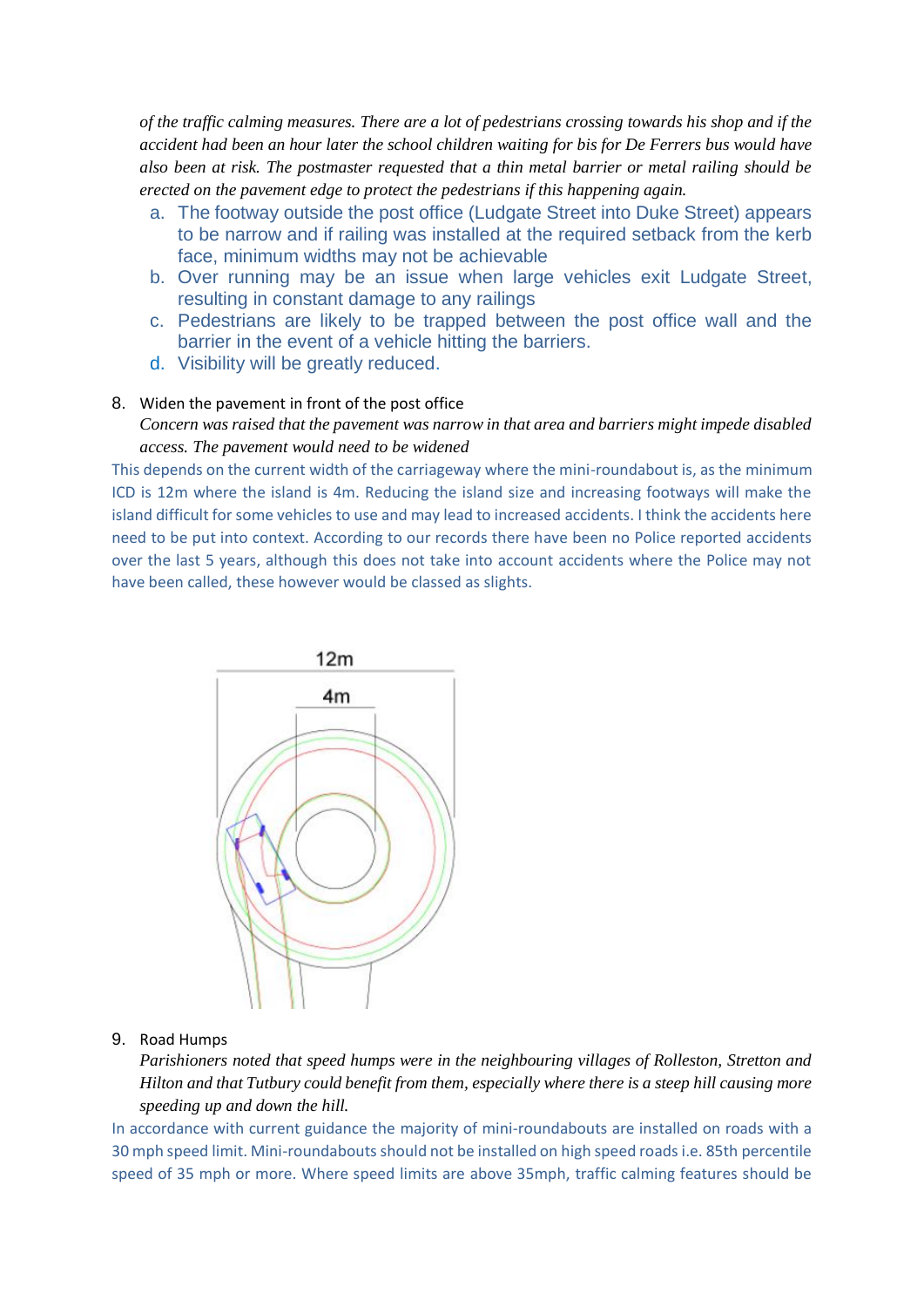installed on roads approaching the mini-roundabout. As such the proposals to install speed cushions on Burton Street will calm traffic speeds on the approach to the mini island and lining measures should improve the visibility. If the island was further domed as above in conjunction with the Burton Street works then this would increase its visibility and improve the visual appearance here.

I further reiterate my comments throughout this email that funding here is time limited and additional funding has been secured on the back of partnership working between the Parish and the County. If the agreements above are not agreed by Easter then I am likely to lose funding for this scheme and it is unlikely that I will get it back in the current financial climate. I secured this funding after many internal discussions based upon the good working relationship I could demonstrate between the Parish, Cllr White and myself and very much went out on a limb to secure this. I would not like to lose this and would like to deliver the proposals as agreed in earlier correspondence.

I really need an early agreement on this scheme to prevent funding being lost. I would also add that the longer it takes to agree this scheme then the likelihood will be I will:-

a) Have to consult again on the traffic Regulation Orders

b) Lose engineer time to other schemes which may severely delay any proposal. **Kind Regards**

**Richard Rayson**



Strategic Community Infrastructure Manager

Clerks response

The images of the proposals

Propossal 5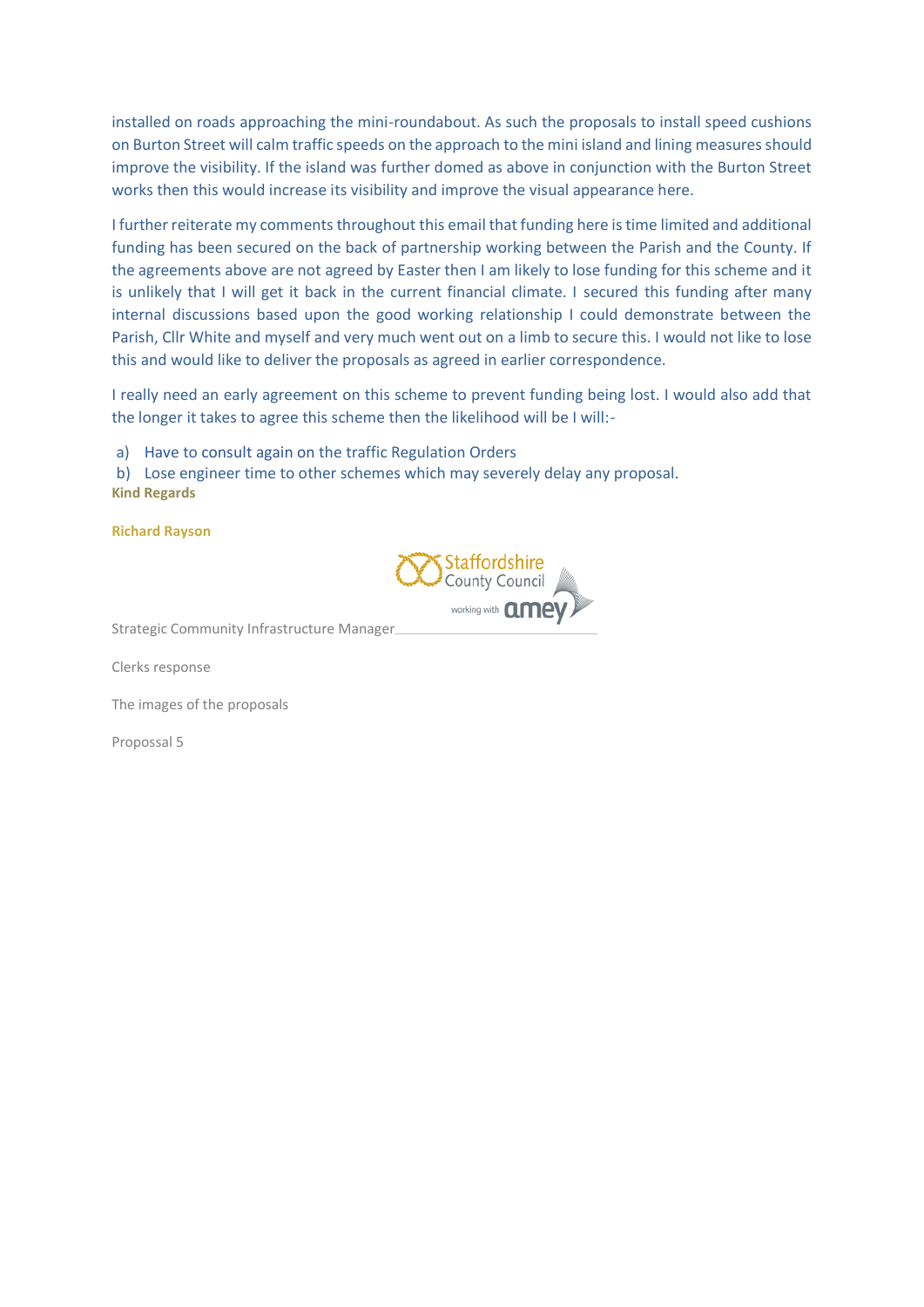

Google maps image of proposed speed cushion position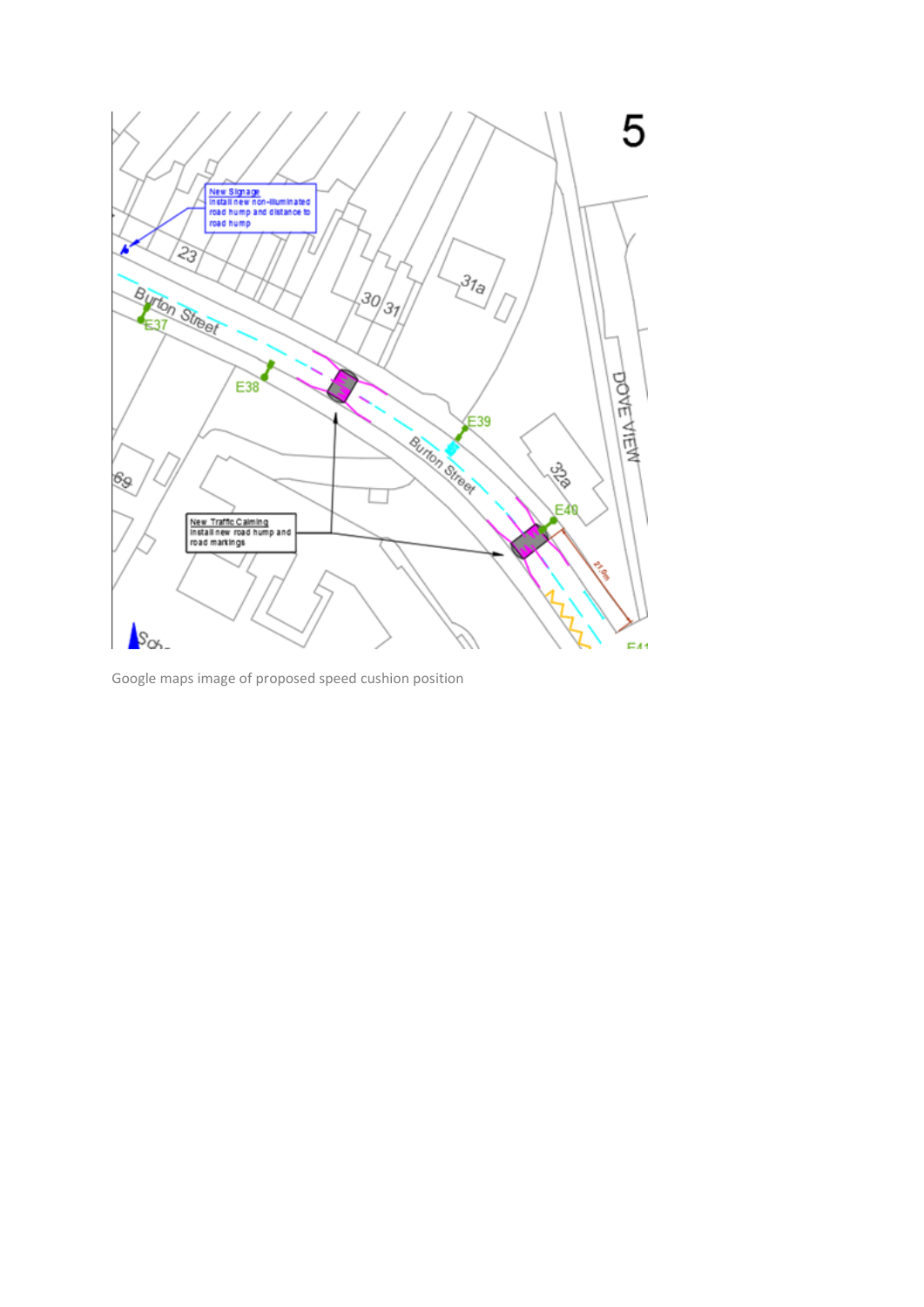

Speed cuhsion position twos 32a Burton Street